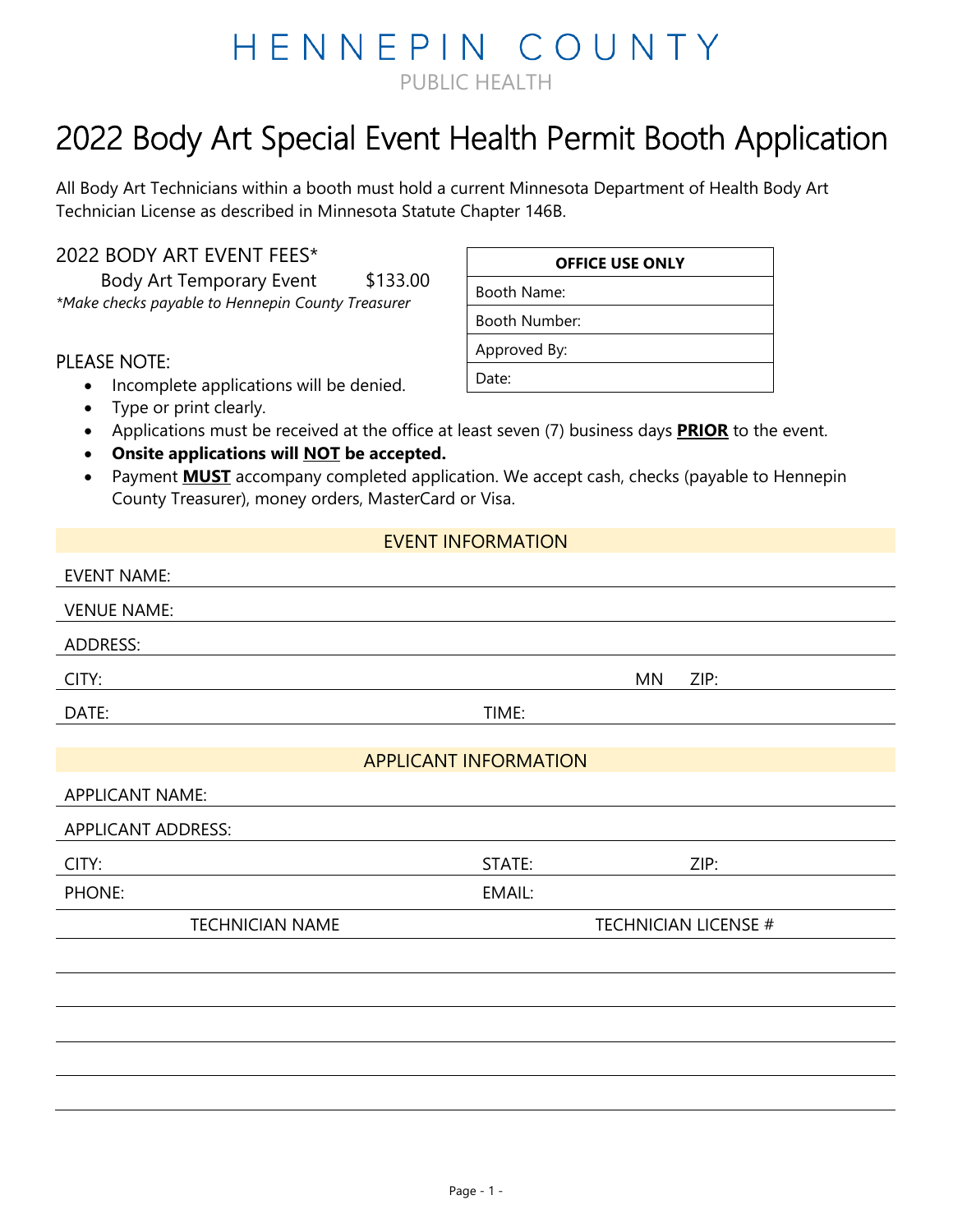## CHECKLIST:

The following is a required checklist summarizing the requirements of Hennepin County Ordinance 23 – please "check mark" each item. By doing so, you are acknowledging your understanding of Hennepin County's requirements for a temporary Body Art Event, and acquiring a MN Department of Health Body Art Technician License.

#### BOOTH – SPACE

- $\Box$  Each booth must have a minimum of 45 square feet of procedure area for each Technician working at one time. For example, if two Technicians are working at the same time, 90 square feet of procedure space is required. Three Technicians working at the same time would require 135 square feet of procedure space and so on. Two or more Technicians may share a 45 square foot booth with one Technician at a time performing one procedure at a time.
- $\Box$  The procedure area(s) must be separated from and not include any portion of a bathroom, retail sales area, hair/nail salon areas, or any other area that may cause potential contamination of work surfaces.
- $\Box$  Although walls are not required, clear divisions of space from the procedure area to other use areas, or adjoining booths are required to maintain sanitary conditions.
- $\Box$  For clients requesting privacy, dividers, curtains, or, at a minimum, partitions will separate multiple procedure areas.

## BOOTH – SURFACES

- $\Box$  If the event is indoors, the procedure area must be located in an area that is clean and in good condition.
- $\Box$  If the event is held outdoors, the procedure space requires a floor, sides (i.e., tent "walls") and a cover.
- □ All procedure area surfaces shall be smooth, nonabsorbent, ridged and easily cleanable. Carpet is not acceptable for any surface. An example of an approved floor material would be sheet linoleum.
- $\Box$  Procedure surfaces shall be cleaned and sanitized after each client.
- $\Box$  All ceilings shall be in good condition.
- $\Box$  All floors and sides (walls) shall be washable and free of open holes or cracks.
- $\Box$  All facilities shall be maintained in a clean, sanitary condition, as well as in good working order.
- $\Box$  No animals are allowed in procedure areas; service animals may be within the facility.

#### BOOTH – LIGHTING

- $\Box$  The booth shall have an artificial light source equivalent to 20 foot-candles at three feet above the floor.
- $\Box$  At least 100 foot-candles of light shall be provided at the level where body art procedures are performed, where sterilization takes place, and where instruments and sharps are assembled.

### EQUIPMENT & INSTRUMENTS

- $\Box$  All needles, tubes/grips will be single-use.
- $\Box$  A clean area must be provided by the event coordinator. If multi-use equipment is used an approved autoclave must be present. Otherwise, all equipment will be single-use.
- $\Box$  An inventory of instruments, body jewelry, sharps, and inks or pigments used for all procedures, including the names of manufacturers, serial and lot numbers must be provided. Invoices or purchase orders will satisfy this requirement.
- $\Box$  Copies of spore tests conducted must be provided for all equipment on hand. For single-use items, provide packaged items having a valid date and an Ethylene Oxide (E.O.) stamp.

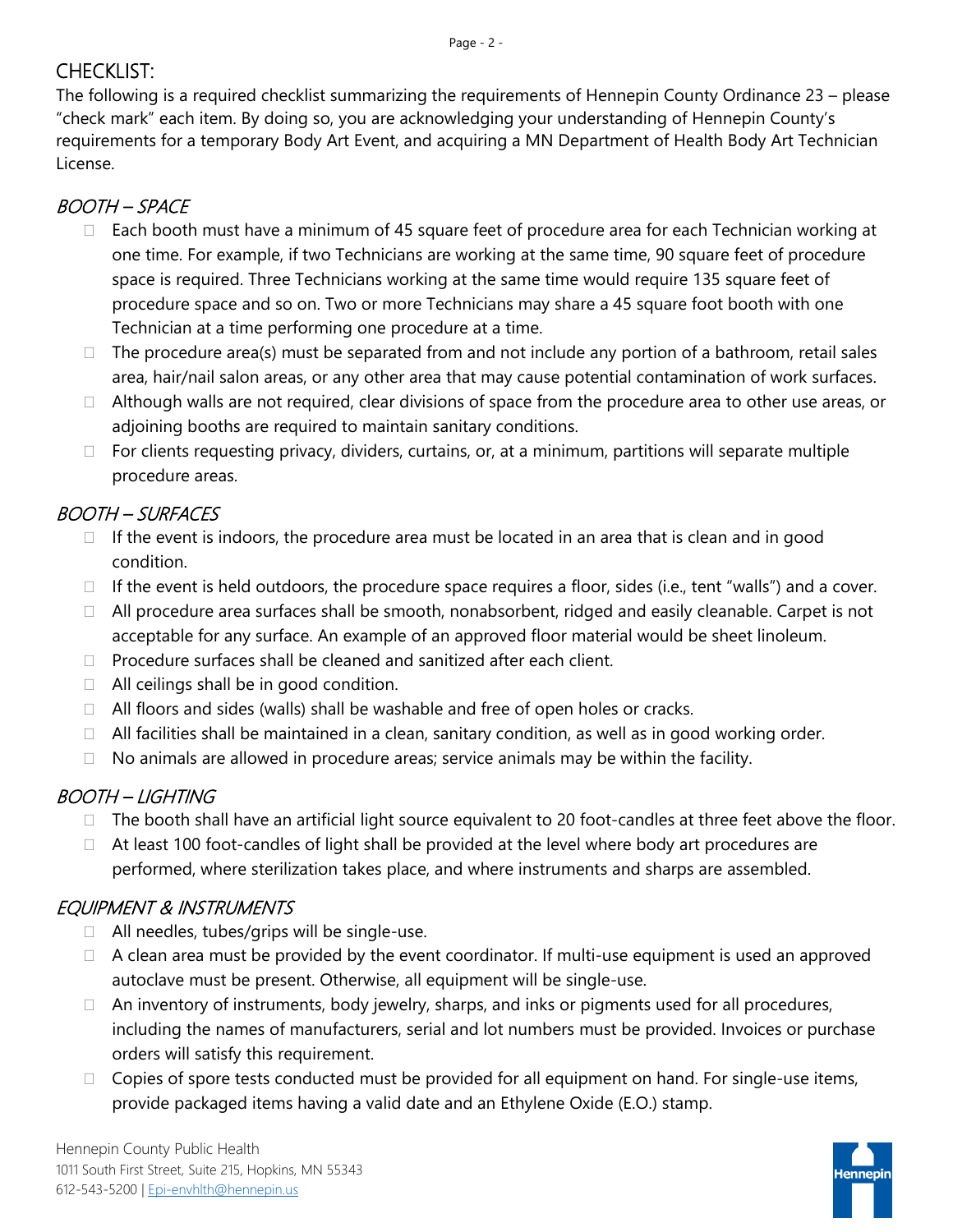- $\Box$  A spore test will be conducted on the autoclave onsite to ensure that it is working properly. The autoclave cannot be used on equipment until a negative result is obtained; operations shall cease until the spore test returns to a safe reading.
- $\Box$  All jewelry used as part of a piercing procedure shall be sterilized before use. All multi-use instruments shall be thoroughly washed to remove all organic matter, rinsed, and sterilized before and after each use. All needles shall be single-use and sterilized before use. All sterilization shall be conducted using steam heat. Steam heat sterilization units shall be operated according to the manufacturer's specifications.
- $\Box$  If using multi-use equipment, proof of recent (within 30 days of event) negative spore tests on the autoclave equipment used is required.
- $\Box$  Jewelry must be made of surgical implant grade stainless steel, solid 14k or 18k white or yellow gold, niobium, titanium or platinum, and/or a dense low-porosity plastic. Jewelry must be free of nicks, scratches or irregular surfaces and must be properly sterilized prior to use.
- $\Box$  All inks, dyes, and other pigments shall be specifically manufactured for tattoo procedures. The mixing of approved inks, dyes, or pigments, or their dilution with distilled water or alcohol is acceptable.
- $\Box$  Immediately before applying a tattoo, the quantity of the dye used shall be transferred from the due bottle and placed into single-use paper or plastic cups. Upon completion of the tattoo, these single-use cups and their contents shall be discarded.
- $\Box$  All tables, chairs, furniture or other procedure surfaces that may be exposed to blood or bodily fluids during the tattooing or piercing procedure shall be constructed of stainless steel, or other suitable, nonabsorbent material that will allow complete sanitization. These items shall be sanitized between uses with a liquid chemical germicide/sterilent. Liquid chemical germicides/sterilents used must also be a tuburculecide, such as Cavicide.<sup>™</sup>
- $\Box$  Bleach and water solutions may be used to sanitize other surfaces.
- $\Box$  Single-use towels or wipes shall be provided to the client. These towels shall be dispensed in a manner that precludes contamination and disposed of in a cleanable garbage container with a liner.
- $\Box$  All bandages and surgical dressings used shall be sterile or bulk-packaged clean and stored in a clean, closed container.
- $\Box$  All equipment and instruments shall be maintained in a good working order and in a clean and sanitary condition.
- $\Box$  All instruments and supplies shall be stored clean and dry in covered containers.
- $\Box$  It is understood that if a Technician should run out of sterilized equipment, they must sterilize their equipment in the "clean room" provided by the event coordinator, utilize single-use equipment, or cease offering body art.

#### SKIN PREPARATION

- $\Box$  Whenever it is necessary to shave the skin, a new disposable razor must be used for each client.
- $\Box$  The skin area subject to a body art procedure must be thoroughly cleaned with soap and water, rinsed thoroughly, and swabbed with an antiseptic solution.
- $\Box$  Only single-use towels or wipes shall be used in the skin cleaning process.
- $\Box$  No body art procedure shall be performed on any area of the skin where there is an evident infection, irritation, or open wound.

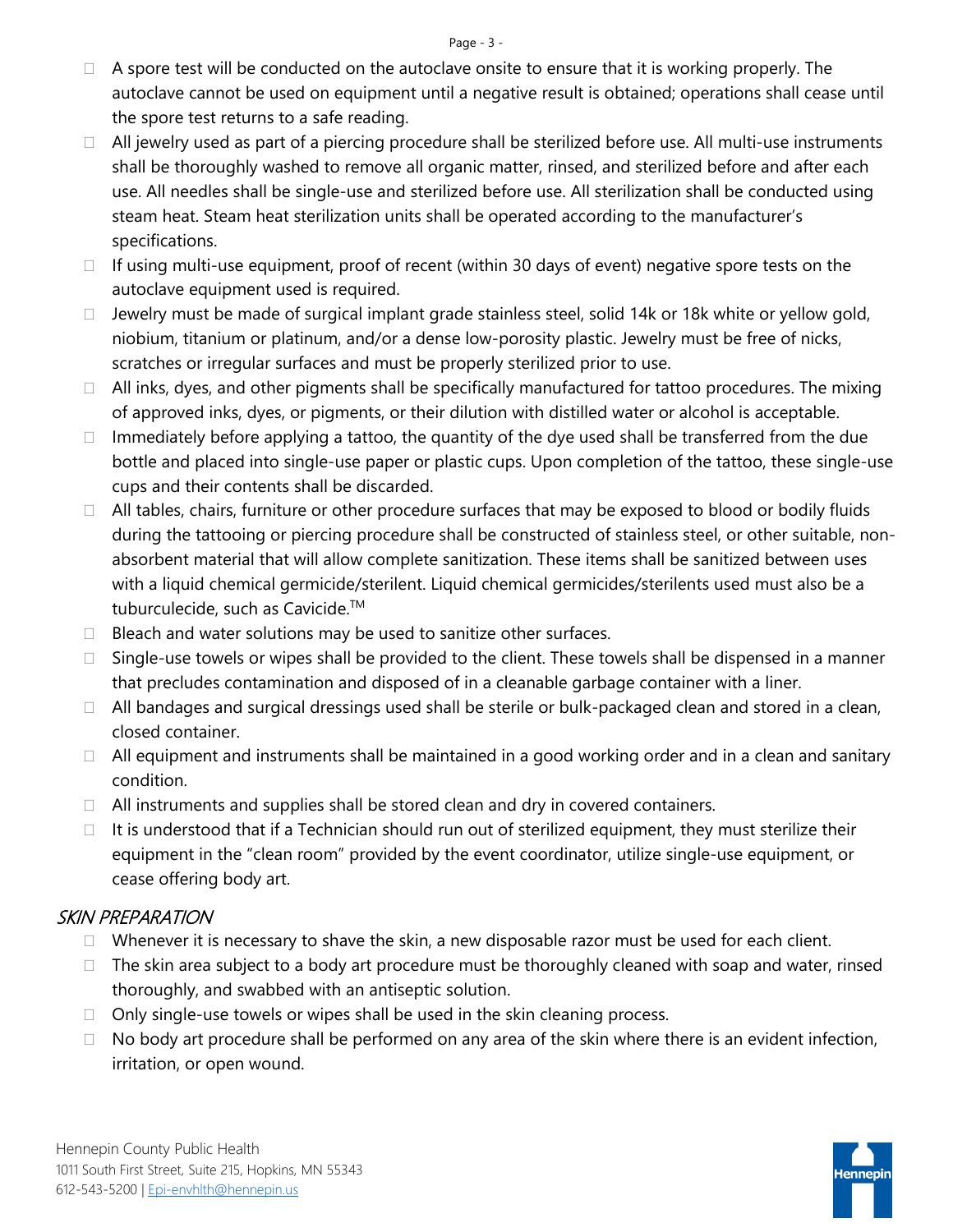#### HAND WASHING & HYGIENE

- □ Each technician shall scrub his or her hands and wrists thoroughly for at least 20 seconds before and after performing a body art procedure.
- $\Box$  Technicians with skin infections of the hand shall not perform body art procedures.
- $\Box$  The technician must wash his or her hands after contact with the client receiving the procedure or after contact with potentially contaminated articles.
- $\Box$  Technicians shall wear clean clothing and use a disposable barrier such as a lap cloth when performing body art procedures.
- $\Box$  For each client, single-use disposable barriers shall be provided on all equipment used as part of the procedure that cannot be sterilized. Examples may include, but are not limited to, spray bottles, procedure light fixture handles, and tattoo machines.
- $\Box$  Technicians shall not smoke, eat, or drink while performing body art procedures.

#### GLOVE USE

- $\Box$  Single-use gloves of adequate size and quality as to preserve dexterity shall be used for touching clients, for handling sterile instruments, or for handling blood or body fluids.
- $\Box$  Gloves must be changed if:
	- They become damaged,
	- They come in contact with any non-clean surface or objects; or
	- They come in contact with a third person.
- $\Box$  At a minimum, gloves shall be discarded after the completion of a procedure on a client.
- $\Box$  Hands and wrists must be washed before putting on a clean pair of gloves and after removing a pair of gloves.
- $\Box$  Gloves shall not be reused.

#### PROPER HANDLING & DISPOSAL OF NEEDLES, OTHER SHARP INSTRUMENTS, BLOOD, OTHER BODILY FLUIDS, AND CONTAMINATED PRODUCTS

- $\Box$  Contaminated waste that may release liquid blood or body fluids when compressed or that may release dried blood or body fluids when handled, must be placed in an approved "red" bag that is marked with the international biohazard symbol. A container will be provided by the event coordinator.
- $\Box$  Contaminated waste that does not release liquid blood or body fluids when compressed or handled may be placed in a covered receptacle and disposed of through normal, approved disposal methods. Provide a garbage can with a liner for your booth.
- $\Box$  Sharps ready for disposal shall be disposed of in an approved sharps container provided by the event coordinator.
- $\Box$  Disposal of sharps and contaminated waste shall be the responsibility of the event coordinator through a licensed waste hauler at an approved site, or at a minimum, in accordance with the requirements contained in 29 CFR Part 1910.1030, Occupational Exposure to Blood Borne Pathogens.

### CLIENT RECORDS

- $\Box$  No Technician shall tattoo or pierce any individual under the age of 18 years except with the written permission of both custodial and noncustodial parents of such individual given in person at the event according to Minnesota Statutes, Chapter 609.2246.
- $\Box$  Nipple and genital piercing or tattooing is prohibited on minors regardless of parental consent.

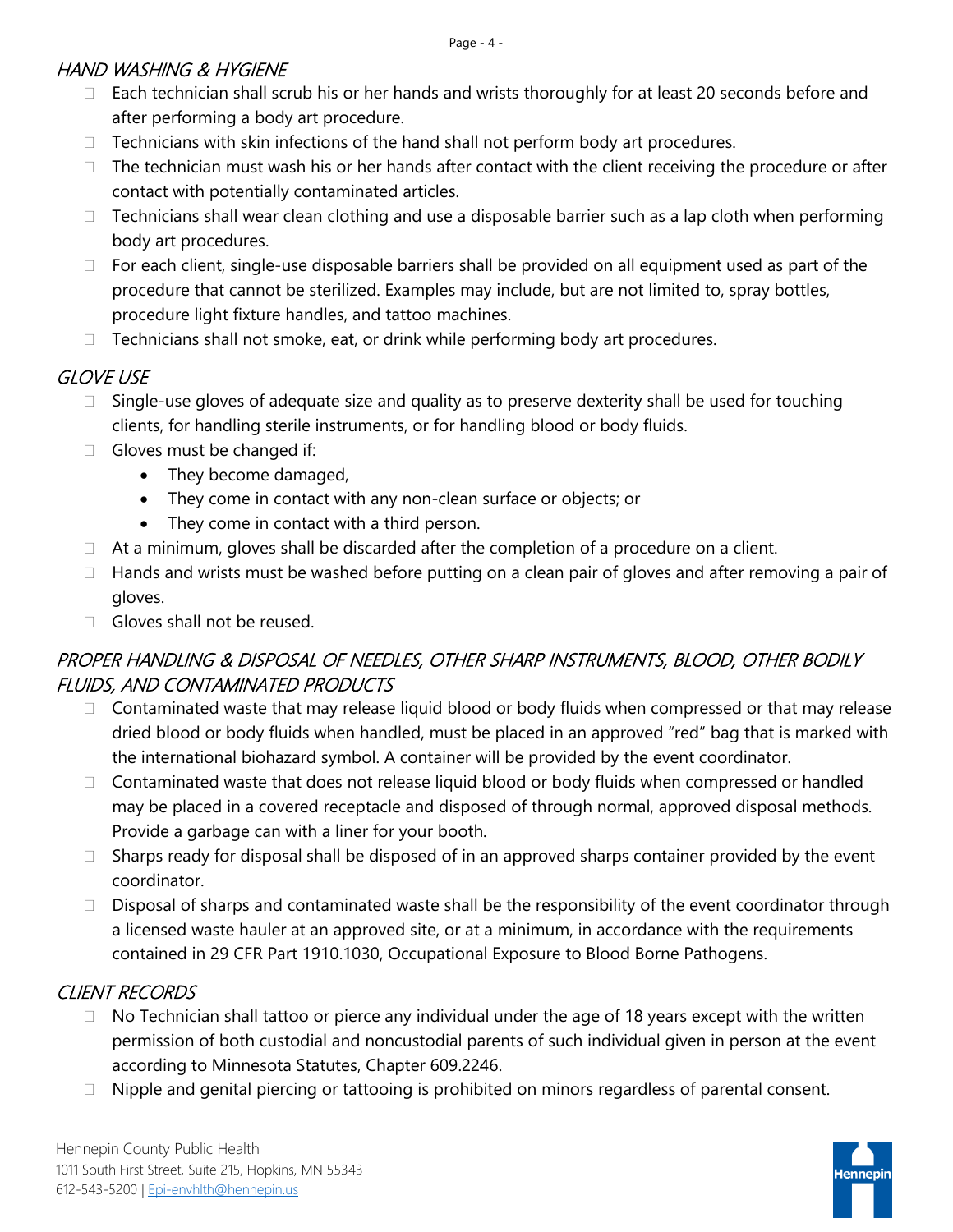- $\Box$  Technicians shall request proof of age prior to performing procedures on any client. Proof of age is established by one of the following:
	- A valid driver's license or identification card issued by the State of Minnesota, or other state, and including the photograph and date of birth of the person;
	- A valid military identification card issued by the United States Department of Defense;
	- A valid passport; or
	- A valid resident alien card.

In order to aid in proper healing following the procedure, the Technician shall provide a **release form** (provided by the event coordinator) to the client and the client may indicate if he or she has:

- Diabetes;
- A history of hemophilia;
- A history of skin diseases, skin lesions, or skin sensitivities to soap, disinfectants, etc.;
- A history of allergies to metals;
- A history of epilepsy, seizures, fainting or narcolepsy;
- A condition where the client takes medications, such as anticoagulants, that "thin" the blood and/or interferes with blood clotting; or
- Any other information that would aid the technician in body art procedure process evaluation.

The Technician shall ask the client to sign and date the release form (provided by the event coordinator) confirming that the information listed above was obtained or was attempted to be obtained. Before administering a body art procedure, the client must sign and date a **consent form** (provided by the event coordinator). The consent form shall disclose:

- That any tattoo should be considered permanent; it may only be removed with a surgical procedure; and any effective removal may leave scarring; or
- That any piercing may leave scarring.
- Body art procedures shall not be performed on any individual who appears to be under the influence of alcohol; controlled substances as defined in Minnesota Statutes, Section 152.01, subd. 4; or hazardous substances as defined in rules adopted under Minnesota Statutes, Chapter 182 and Chapter 146B.

#### CLIENT RECORD MAINTENANCE

The body art booth operator shall maintain proper records for each client. The records of the procedure shall be kept for the duration of the event and shall be available for inspection by the Health Authority upon request. Ideally, the Technician will retain these records for two years. Tattoo parlors located in Hennepin County's jurisdiction are required to maintain these records for two years. The records form will be provided by the even coordinator and shall include the following:

- $\Box$  The date of the procedure.
- $\Box$  Record of information on picture identification showing name, age, and current address of the client.
- $\Box$  The release form signed and dated by the client.
- $\Box$  The nature of the body art procedure performed.
- $\Box$  The name and license number of the Technician performing the procedure.
- $\Box$  A copy of the consent form to perform piercing on a minor with required signatures as defined in Hennepin County Ordinance 23, 8.03, A. or B. and Minnesota Statute Chapter 146B, if applicable.